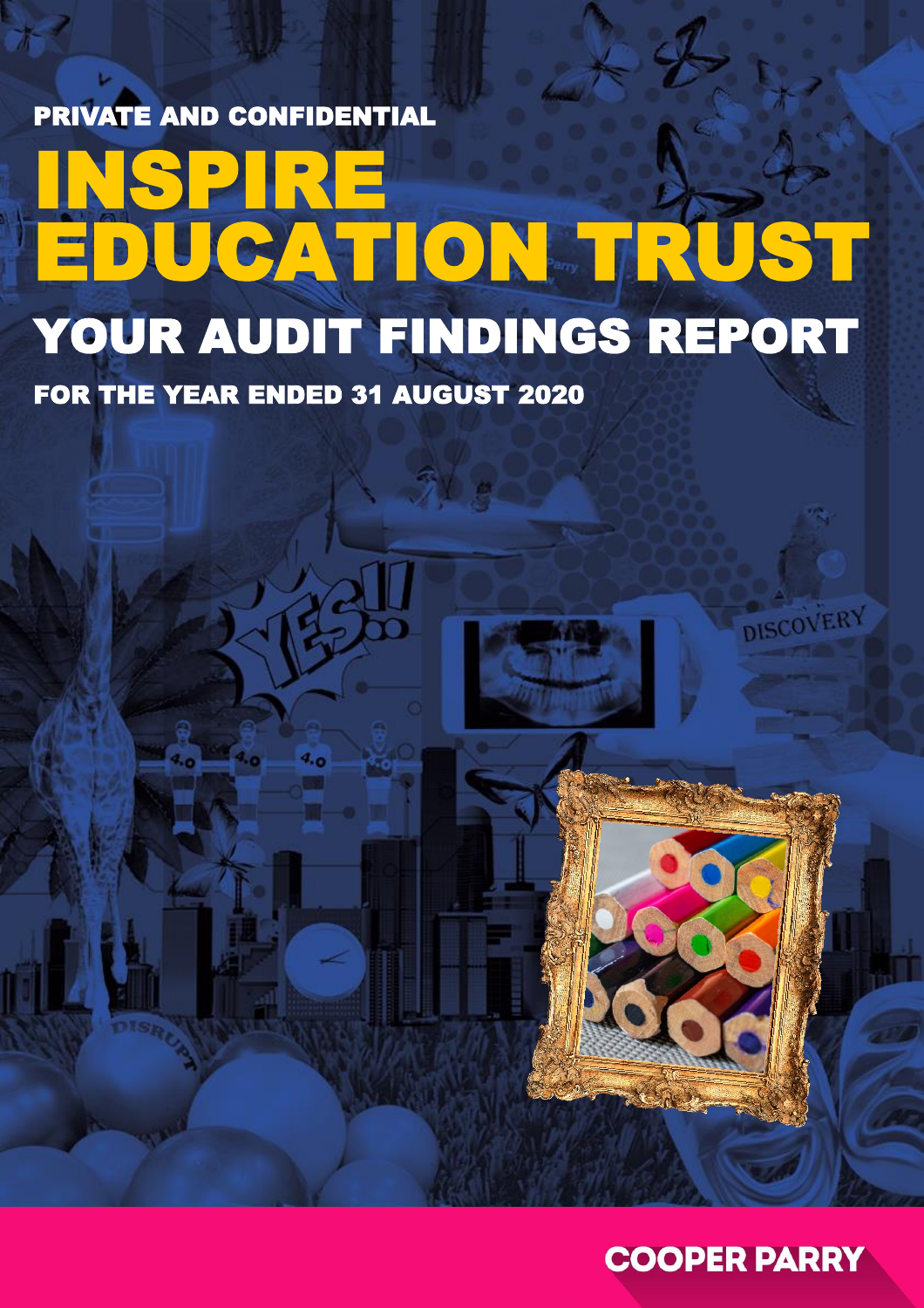### INSPIRE EDUCATION TRUST YOUR AUDIT FINDINGS REPORT

| <b>CONTENTS</b>                      | PAGE       |
|--------------------------------------|------------|
| <b>EXECUTIVE SUMMARY</b>             | 02         |
| <b>FINANCIAL OVERVIEW</b>            | 03         |
| <b>AUDIT AND REGULARITY STATUS</b>   | 04         |
| <b>KEY AUDIT RISKS FINDINGS</b>      | $05 - 06$  |
| <b>AUDIT ADJUSTMENTS</b>             | 07         |
| <b>INTERNAL CONTROL IMPROVEMENTS</b> | 08         |
| <b>CURRENT YEAR IMPROVEMENTS</b>     | 09         |
| <b>PRIOR YEAR IMPROVEMENTS</b>       | 11<br>10 - |

### DISCLAIMER

Our audit findings report is prepared for the confidential use of your Academy Trust and forms part of our ongoing communications under International Standard on Auditing (UK) 260 - communication of audit matters with those charged with governance. The report highlights the key matters and issues arising from our audit and regularity assurance report on the Academy Trust's financial statements for the year ended 31 August 2020.

The contents of our report have been discussed with management and their comments and responses have been included where applicable. The matters set out in our report are those that came to our attention during the course of our normal audit and regularity assurance work, which was designed to enable us to form our opinion on the financial statements and provide our assurance report on regularity. Our work may not necessarily disclose all errors or irregularities and should not be relied upon to do so.

This report has been prepared for the sole use of the Trustees and management of the Academy Trust. We understand that you are required to provide a copy of this report to the Education & Skills Funding Agency who may share this information internally within the Department for decision making purposes. With the exception of this, our report may not, without our express written permission, be relied upon by your Academy Trust for any other purpose whatsoever, be referred to in whole or in part in any other external document or made available (in whole or in part) or communicated to any other party.

Cooper Parry Group Limited neither owes nor accepts any duty to any other party who may receive this report and specifically disclaims any liability for any loss, damage or expense of whatsoever nature, which is caused by their reliance on this report.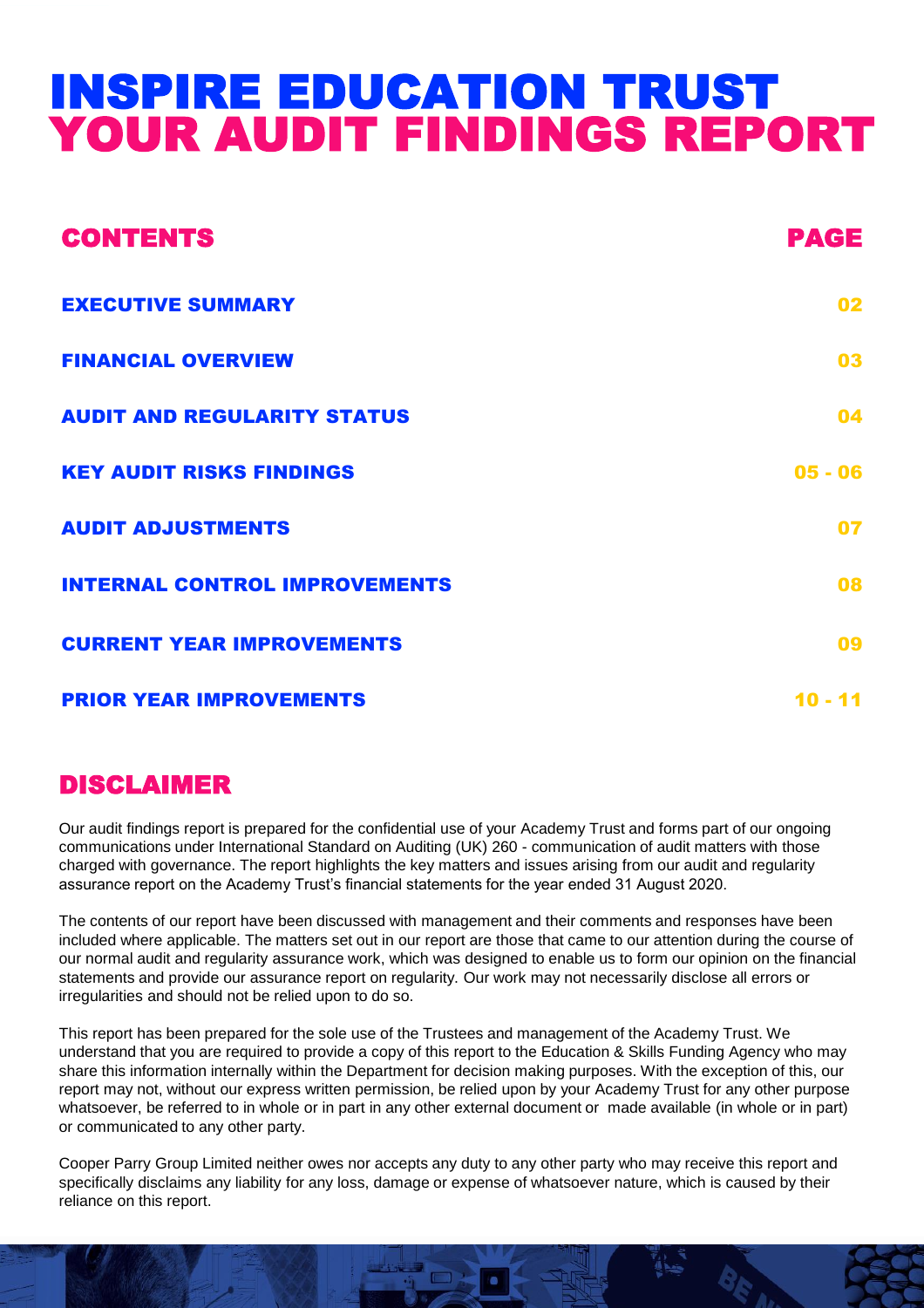### YOUR AUDIT FINDINGS REPORT EXECUTIVE SUMMARY

### DEAR TRUSTEES

This audit findings report sets out the key matters and issues arising from our audit and regularity assurance report on the Academy Trust's financial statements for the year ended 31 August 2020. We know this is a busy time of year so we have summarised the key aspects of our audit findings for you below. More detail on each area can be found in the rest of the report.

### AUDIT AND REGULARITY STATUS



### OUTSTANDING INFORMATION

- $\checkmark$  Updated financial statements from MLG
- $\checkmark$  Audit and regularity LOR

### INTERNAL CONTROL IMPROVEMENTS

| <b>RISK</b> | <b>CURRENT YR PRIOR YRS</b> |   |
|-------------|-----------------------------|---|
|             |                             |   |
|             |                             | ຈ |
|             |                             |   |

### KEY AUDIT RISK FINDINGS

| <b>KEY RISK</b>            | <b>CONCLUSION</b>                              |
|----------------------------|------------------------------------------------|
| Income recognition         | No issues to note                              |
| Allocation of expenditure  | No issues to note                              |
| Going concern              | No issues to note                              |
| Management override        | No issues to note                              |
| Related party transactions | <b>Management letter</b><br>points noted below |
| <b>Retirement benefits</b> | No issues to note                              |

### OTHER AREAS OF SIGNIFICANCE

There are no other areas of significance to bring to your attention.

### AUDIT ADJUSTMENTS

|                                              | <b>REV</b><br>£000 | <b>PEN</b><br>£000 | <b>CAP</b><br>£000 |
|----------------------------------------------|--------------------|--------------------|--------------------|
| Surplus / (Deficit)<br>per TB                | (383)              | (1, 944)           | 23,872             |
| Client adjustments                           | 14                 |                    | (1, 168)           |
| <b>Adjusted Surplus</b><br>/(Deficit) per TB | (369)              | (1, 944)           | 22,704             |
| Audit adjustments                            | 57                 |                    |                    |
| <b>LGPS adjustments</b>                      |                    | (5,042)            |                    |
| <b>NET</b><br><b>MOVEMENT</b>                | (312)              | (6,986)            | 22,704             |

The total impact on revenue funds of unadjusted differences is £NIL.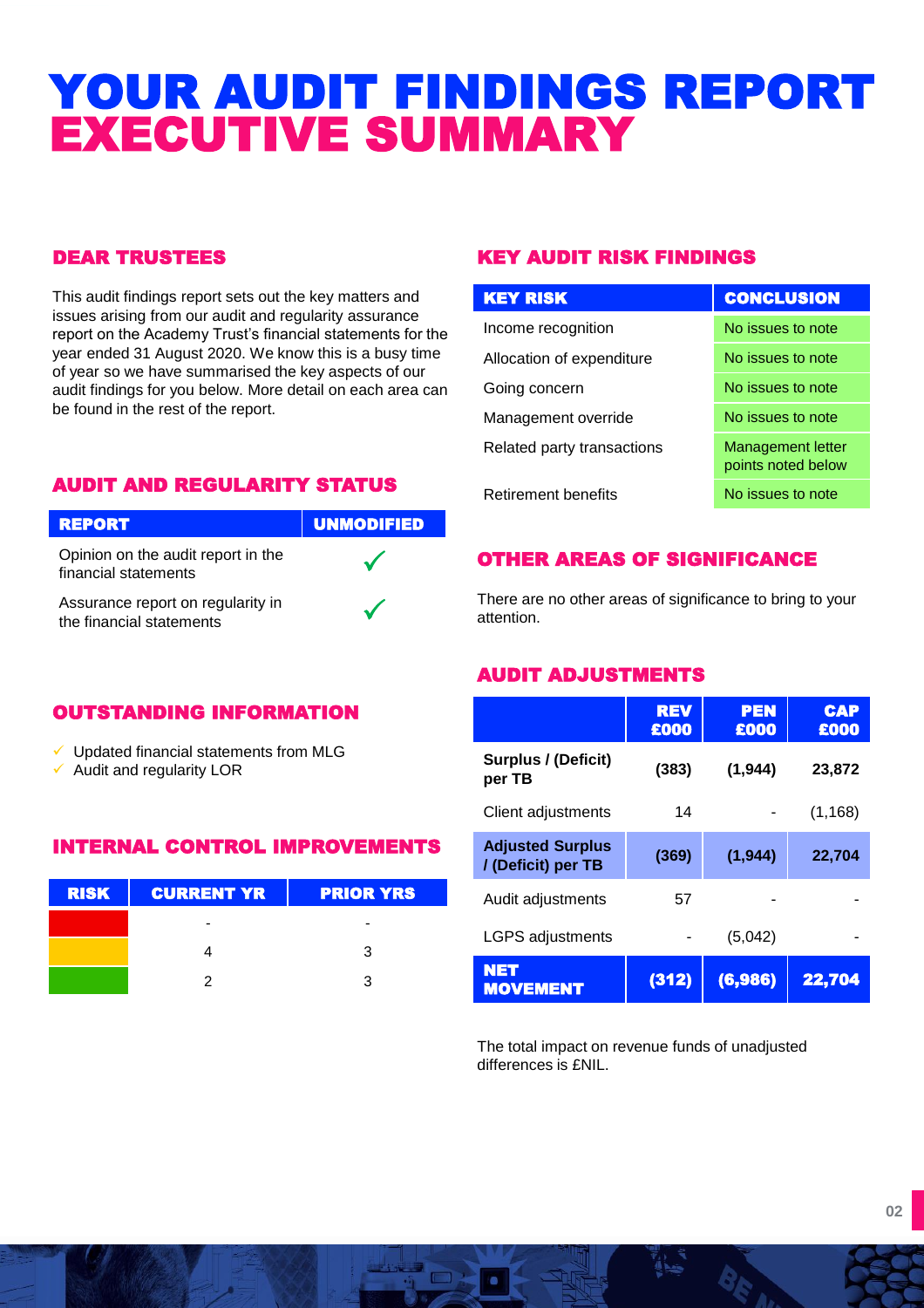### YOUR AUDIT FINDINGS REPORT FINANCIAL OVERVIEW

| <b>FUNDS</b>                        | <b>UNRES'D</b><br>£000 | <b>RES'D</b><br>£000 | <b>REVENUE</b><br>£000 | <b>PENSION</b><br>£000   | <b>CAPITAL</b><br>£000 | <b>TOTAL</b><br>£000 |
|-------------------------------------|------------------------|----------------------|------------------------|--------------------------|------------------------|----------------------|
| Income                              | 460                    | 14,481               | 14,941                 |                          | 64                     | 15,005               |
| Expenditure                         | (90)                   | (14, 754)            | (14, 844)              | (639)                    | (631)                  | (16, 114)            |
| <b>SURPLUS /</b><br>(DEFICIT)       | 370                    | (273)                | 97                     | (639)                    | (567)                  | (1, 109)             |
| <b>Fund transfers</b>               | (385)                  | 385                  |                        | $\overline{\phantom{0}}$ | ٠                      |                      |
| Academy conversions or<br>transfers | 329                    | (738)                | (409)                  | (4,929)                  | 23,271                 | 17,933               |
| <b>LGPS movement</b>                | ٠                      | ٠                    |                        | (1, 418)                 | ٠                      | (1, 418)             |
| <b>NET MOVEMENT</b>                 | 314                    | (626)                | (312)                  | (6,986)                  | 22,704                 | 15,406               |
| Funds brought forward               | 1,121                  | 626                  | 1,747                  | (3,908)                  | 13,022                 | 10,861               |
| <b>FUNDS CARRY FWD</b>              | 1,435                  | (NIL)                | 1,435                  | (10, 894)                | 35,726                 | 26,267               |

### UNPICKING THE RESULTS

With the specific format of Academy Trust financial statements, it's not always easy to understand the true underlying operating results for the year. The table above summarises the overall financial results of the Academy Trust for the year ended 31 August 2020 and how these are reported in the financial statements:

The overall net operating revenue deficit for the year is £312,000. However £777,000 of deficit was transferred into the Academy Trust from Blue Coat Coventry and £329,000 surplus was transferred from Stockingford Primary.

The overall operating reserves at 31 August 2020 are £1,435,000.

### CAPITAL

In total, the capital monies received during the year have been spent, leaving £6,000 remaining to carry forward to next year.

| <b>FUND</b> |    |    | B/FD INC ADD TFR<br>E000 E000 E000 E000 | <b>TFR</b> | <b>C/FD</b><br>$\overline{\phantom{0}}$ $\overline{\phantom{0}}$ $\overline{\phantom{0}}$ $\overline{\phantom{0}}$ $\overline{\phantom{0}}$ $\overline{\phantom{0}}$ $\overline{\phantom{0}}$ $\overline{\phantom{0}}$ $\overline{\phantom{0}}$ $\overline{\phantom{0}}$ $\overline{\phantom{0}}$ $\overline{\phantom{0}}$ $\overline{\phantom{0}}$ $\overline{\phantom{0}}$ $\overline{\phantom{0}}$ $\overline{\phantom{0}}$ $\overline{\phantom{0}}$ $\overline{\phantom{0}}$ $\overline{\$ |
|-------------|----|----|-----------------------------------------|------------|------------------------------------------------------------------------------------------------------------------------------------------------------------------------------------------------------------------------------------------------------------------------------------------------------------------------------------------------------------------------------------------------------------------------------------------------------------------------------------------------|
| DFC.        | 91 | 64 | (167)                                   | 18         | 6                                                                                                                                                                                                                                                                                                                                                                                                                                                                                              |

### SPLIT BY SCHOOLS

An analysis of the operating reserves balance split across the schools within the MAT are as follows:

| <b>SCHOOL</b>      | <b>B/FWD</b><br>£000 | <b>MOV'NT</b><br>£000 | <b>C/FWD</b><br>£000 |
|--------------------|----------------------|-----------------------|----------------------|
| CBA                | 289                  | (35)                  | 254                  |
| WA                 | 417                  | 18                    | 435                  |
| <b>WCEA</b>        | 582                  | (8)                   | 574                  |
| HA                 | 324                  | 17                    | 341                  |
| SA                 |                      | 343                   | 343                  |
| <b>BCCA</b>        |                      | (549)                 | (549)                |
| Central funds      | 135                  | (98)                  | 37                   |
| <b>TOTAL FUNDS</b> | 1,747                | (312)                 | 1,435                |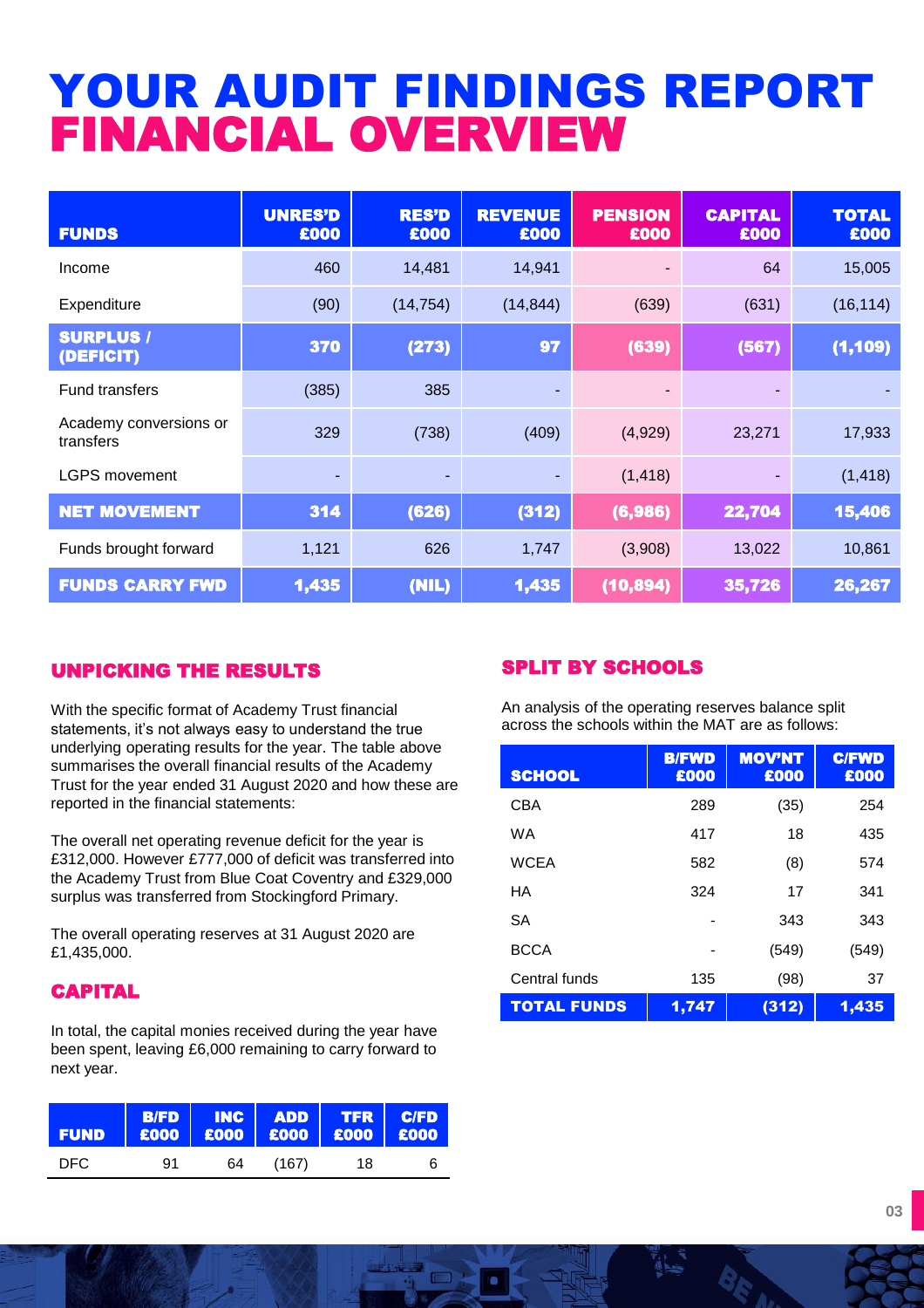### YOUR AUDIT FINDINGS REPORT AUDIT AND REGULARITY STATUS

### OUR AUDIT AND REGULARITY ASSURANCE APPROACH

There were no changes to our audit and regularity assurance approach as previously set out to you in our audit plan.

#### INDEPENDENCE

We have complied with the Financial Reporting Council's Ethical Standard for Auditors and all threats to our independence, as set out to you in our audit plan 2020, have been properly addressed through appropriate safeguards.

No additional facts or matters have arisen during the course of the audit that we wish to draw to your attention and we confirm that we are independent and able to express an objective opinion on the financial statements.

### OUR AUDIT AND REGULARITY ASSURANCE REPORTS

Our audit and regularity assurance fieldwork is complete and we have had a clearance and completion meeting with the Director of Finance and Accounting Officer on 3 November where we reviewed the draft financial statements and discussed our audit findings including the contents of this report.

Subject to the clearance of the outstanding matters outlined below, we anticipate issuing an unmodified audit report and an unmodified regularity assurance report.

### OUTSTANDING MATTERS

Prior to issuing our audit and regularity assurance reports, we require the following:

- ✓ Updated financial statements from MLG
- $\checkmark$  Audit and regularity LOR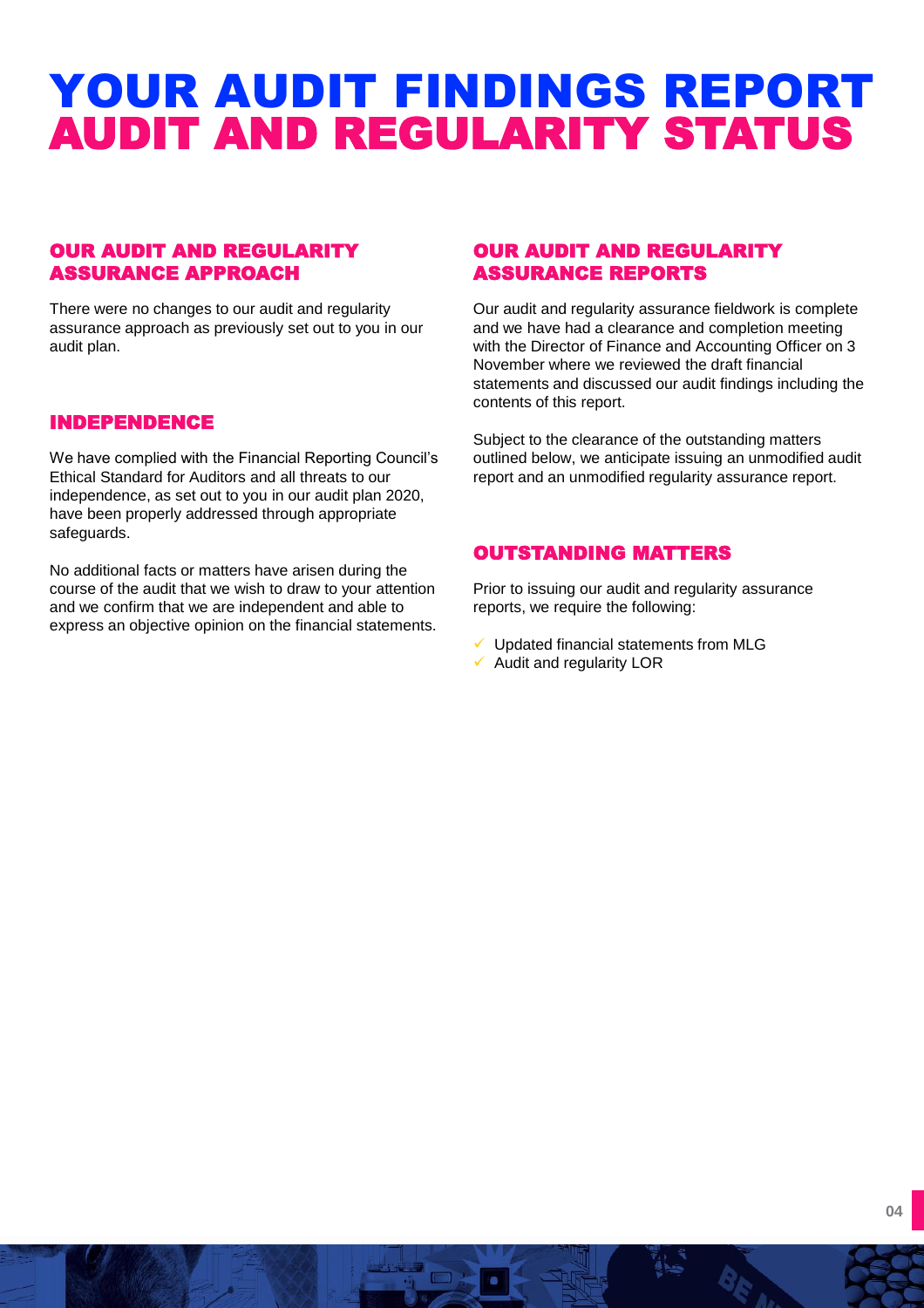### YOUR AUDIT FINDINGS REPORT KEY AUDIT RISKS

Our audit approach is risk based. During the planning process, we sought to minimise the risk of material misstatement occurring in the accounts and remaining undetected at the conclusion of our audit work.

Our focus was drawn to the following areas:

| <b>RISK</b>                                                                                                                                         | <b>HOW ADDRESSED</b>                                                                                                                                                                                                                                                                                                                                                                                                                                                            | <b>CONCLUSION</b>                                                                                                                                                                                                                                                             |
|-----------------------------------------------------------------------------------------------------------------------------------------------------|---------------------------------------------------------------------------------------------------------------------------------------------------------------------------------------------------------------------------------------------------------------------------------------------------------------------------------------------------------------------------------------------------------------------------------------------------------------------------------|-------------------------------------------------------------------------------------------------------------------------------------------------------------------------------------------------------------------------------------------------------------------------------|
| <b>INCOME</b><br><b>RECOGNITION</b><br>Is income recognised<br>in line with relevant<br>standards and<br>guidance?                                  | We agreed ESFA and LA income to supporting<br>remittances and pupil census data.<br>✔<br>We reviewed capital grants to supporting award<br>information and confirmed the point of entitlement<br>for correct disclosure.<br>We reviewed income types to determine whether<br>any are deemed to be a 'trading' income type.                                                                                                                                                      | No matters came to light during<br>our audit work in this area that<br>need to be brought to your<br>attention.<br>We have concluded that income<br>is not materially misstated in the<br>financial statements.                                                               |
| ALLOCATION OF<br><b>EXPENDITURE</b><br>Is restricted income<br>correctly identified and<br>expended?                                                | $\checkmark$ We ensured that expenditure was being allocated<br>in accordance with any restrictions on each<br>restricted fund.<br>We reviewed the details of all ancillary costs for<br>other grant income and other income and<br>ensured that it is being spent from the correct<br>source of income.<br>We reviewed computer and repairs and<br>maintenance expenditure to ensure that amounts<br>were correctly accounted for as either capital or<br>revenue expenditure. | No matters came to light during<br>our audit work in this area that<br>need to be brought to your<br>attention.<br>We have concluded that<br>expenditure is allocated<br>appropriately in the financial<br>statements.                                                        |
| GOING<br><b>CONCERN</b><br>Is the Trust able to<br>continue operating for<br>at least 12 months<br>from the date of<br>approval of the<br>accounts? | ▼ We obtained and reviewed your 3-year forecast,<br>with associated reserves and cashflow<br>information, and challenged the assumptions<br>used.<br>We reviewed the Trustees going concern<br>conclusions and the going concern commentary<br>that you have included in your financial<br>statements.<br>We considered the impact of Covid-19 on your<br>forecasts and the impact this may have on your<br>going concern status.                                               | No matters came to light during<br>our audit work in this area that<br>need to be brought to your<br>attention.<br>We agree with the Trustees<br>conclusion that the Trust is a<br>going concern and we are<br>satisfied with the disclosures in<br>the financial statements. |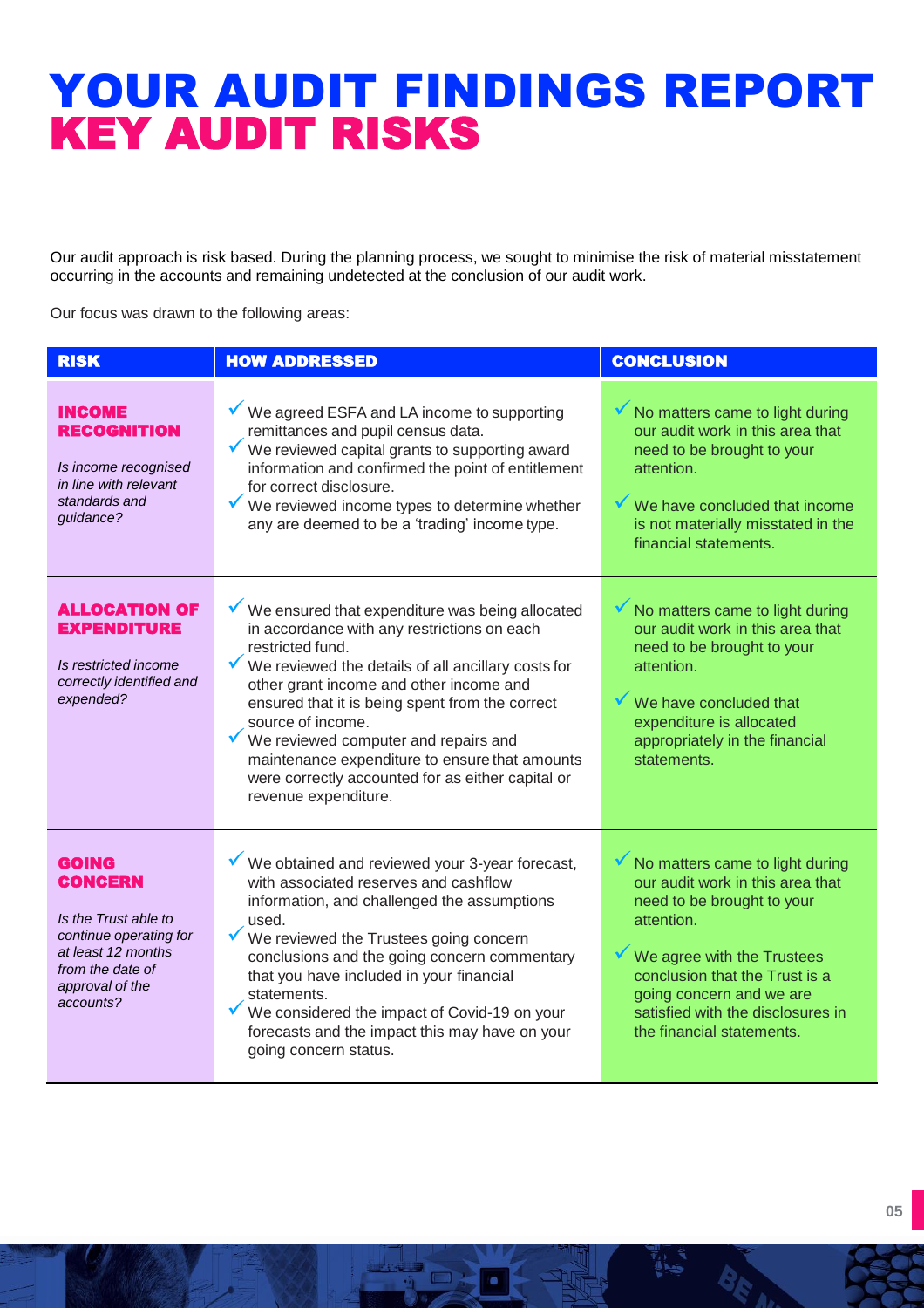### YOUR AUDIT FINDINGS REPORT KEY AUDIT RISKS (CONTINUED)

Our audit approach is risk based. During the planning process, we sought to minimise the risk of material misstatement occurring in the accounts and remaining undetected at the conclusion of our audit work.

Our focus was drawn to the following areas:

| <b>RISK</b>                                                                                                                                              | <b>HOW ADDRESSED</b>                                                                                                                                                                                                                                                                                                                                                                                                                                                                                 | <b>CONCLUSION</b>                                                                                                                                                                                                                                                              |
|----------------------------------------------------------------------------------------------------------------------------------------------------------|------------------------------------------------------------------------------------------------------------------------------------------------------------------------------------------------------------------------------------------------------------------------------------------------------------------------------------------------------------------------------------------------------------------------------------------------------------------------------------------------------|--------------------------------------------------------------------------------------------------------------------------------------------------------------------------------------------------------------------------------------------------------------------------------|
| <b>MANAGEMENT</b><br><b>OVERRIDE AND</b><br><b>BIAS</b><br>Is there is any<br>evidence of<br>misstatement in the<br>accounts due to<br>management bias?  | We obtained a report for all journals posted to the<br>accounting system and tested a sample to<br>ensure they were in line with your financial<br>procedures.<br>We reviewed areas of significant accounting<br>estimation including consideration of the basis of<br>relevant management / trustee assumptions.<br>We reviewed the month end process and<br>information provided to Trustees to ensure<br>information allows for informed timely decisions<br>to be made in relation to the trust. | No matters came to light during<br>our audit work in this area that<br>need to be brought to your<br>attention.<br>We did not identify any evidence<br>of management override or bias<br>in your accounting records or<br>financial statements.                                |
| RELATED PARTY<br><b>TRANSACTIONS</b><br>Are all related party<br>transactions identified,<br>approved and<br>disclosed in the<br>accounts?               | We reviewed the trust's register of interests to<br>ensure completeness and compliance with AFH<br>requirements.<br>We tested all related party transactions to ensure<br>that they have been undertaken in line with AFH<br>requirements.<br>We ensured that related party transactions have<br>been appropriately disclosed in the financial<br>statements, including trustee remuneration.                                                                                                        | There have been a couple of<br>minor MLP's raised in due to how<br>income is presented in the<br>financial statements.<br>We did not identify any additional<br>related parties or transactions<br>that require disclosure in the<br>financial statements.                     |
| RETIREMENT<br><b>BENEFITS</b><br>Is the local government<br>pension scheme<br>liability accurately<br>accounted for and<br>disclosed in the<br>accounts? | $\checkmark$ We obtained and reviewed a copy of the FRS<br>102 actuarial valuation prepared by your scheme<br>actuaries.<br>We reviewed the underlying data used in the<br>valuation including a reconciliation of the<br>contributions paid into the scheme.<br>We benchmarked the valuation's underlying<br>assumptions to ensure they were reasonable and<br>in line with our expectations.                                                                                                       | No matters came to light during<br>our audit work in this area that<br>need to be brought to your<br>attention.<br>We have concluded that the<br>LGPS liability is not materially<br>misstated and is correctly<br>accounted for and disclosed in<br>the financial statements. |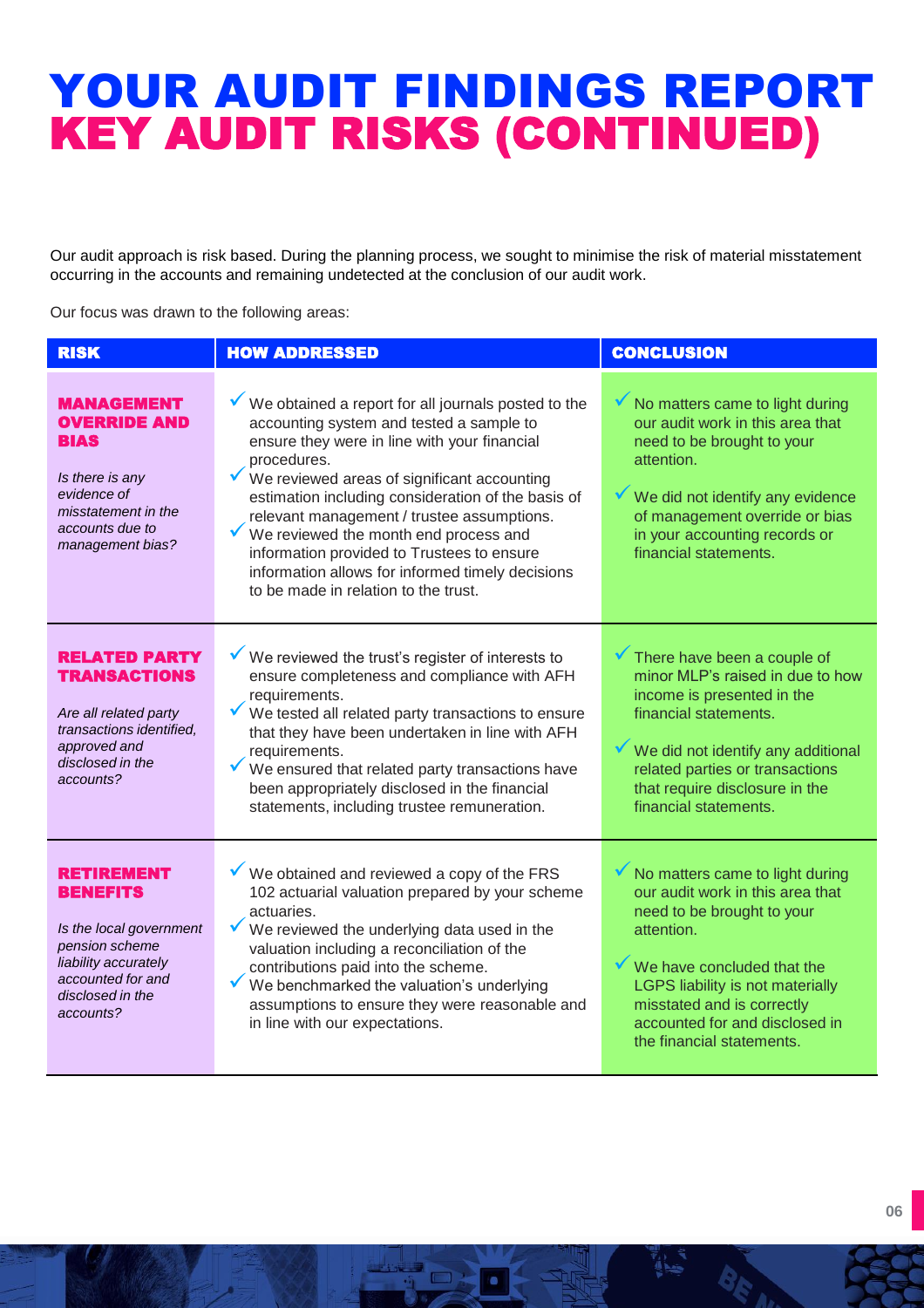### YOUR AUDIT FINDINGS REPORT AUDIT ADJUSTMENTS

From our audit work we identified certain misstatements in the financial statements. These have been discussed with the Director of Finance and Accounting Officer and all of them have been adjusted for in the financial statements as follows:

|                                                          | <b>REVENUE</b><br>£000 | <b>PENSION</b><br>£000 | <b>CAPITAL</b><br>£000 |
|----------------------------------------------------------|------------------------|------------------------|------------------------|
| Surplus / (deficit) per pre-audit trial balance          | (383)                  | (1,944)                | 23,872                 |
| Client adjustments                                       | 14                     |                        | (1, 168)               |
| Surplus / (deficit) per post-audit trial balance         | (369)                  | (1,944)                | 22,704                 |
| Audit adjustments for:                                   |                        |                        |                        |
| Reanalysis of conversion balances and trip income in BCS | 57                     |                        |                        |
| LGPS Academy conversions or transfers (please see below) |                        | 1,944                  |                        |
| LGPS pension cost charges per FRS102 report              |                        | (639)                  |                        |
| <b>SURPLUS / (DEFICIT) FOR THE YEAR</b>                  | (312)                  | (696)                  | 22,704                 |
| LGPS actuarial movement in the year per FRS102 report    |                        | (1, 418)               |                        |
| LGPS Academy conversions or transfers                    |                        | (4,929)                |                        |
| <b>NET MOVEMENT IN FUNDS FOR THE YEAR</b>                | (312)                  | (6,986)                | 22,704                 |

### UNADJUSTED DIFFERENCES

There were no unadjusted differences identified from our completed audit procedures.

**05**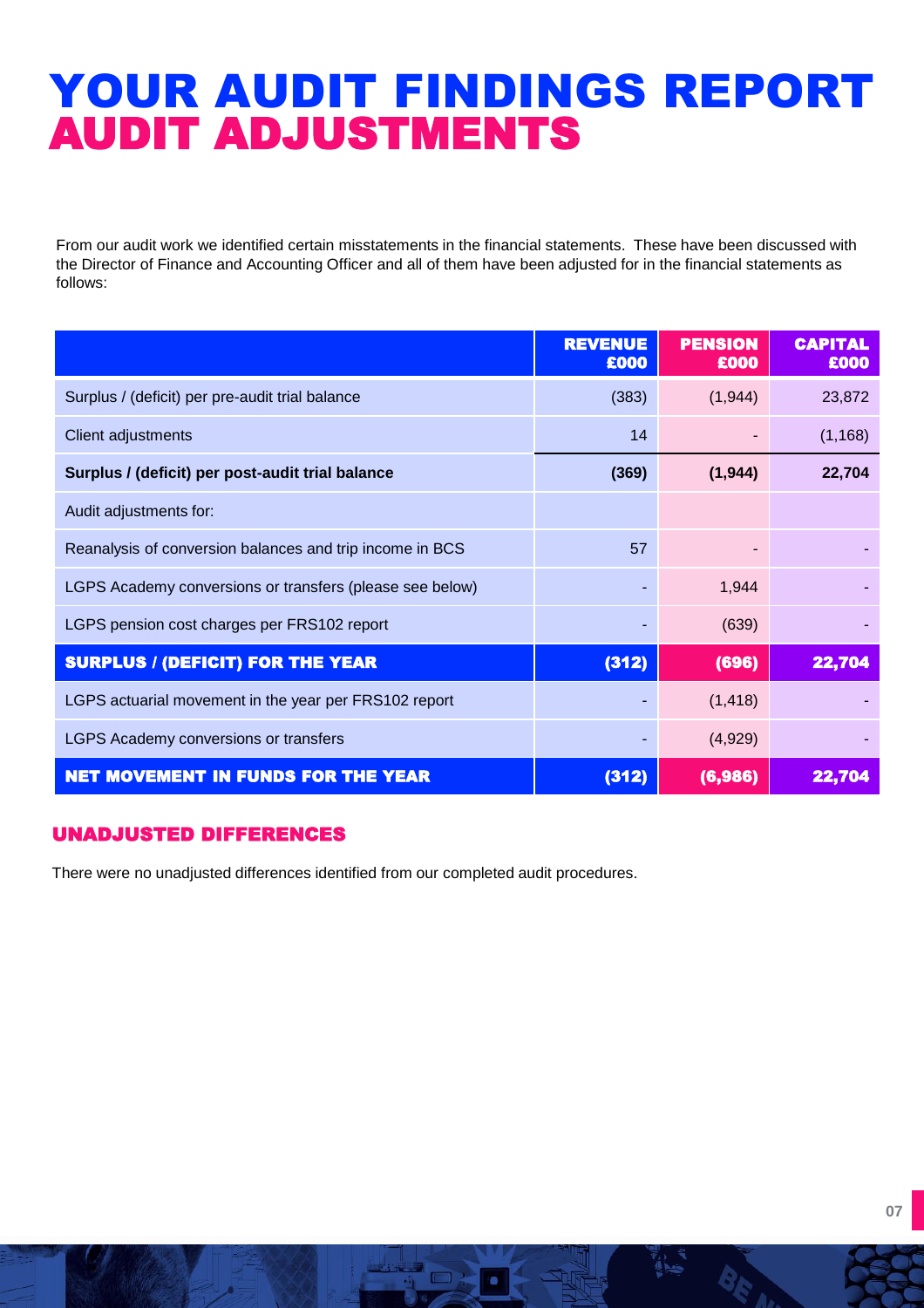### YOUR AUDIT FINDINGS REPORT INTERNAL CONTROL IMPROVEMENTS

Our audit work included consideration of internal controls relevant to the preparation of the financial statements in order to design audit procedures that are appropriate for the purposes of our audit, but not for the purpose of expressing an opinion on the effectiveness of internal control. Our audit is, therefore, not designed to identify all control weaknesses.

The matters reported below are limited to those areas identified during the audit where internal control improvements are recommended, including any improvements recommended in prior years.

The detailed internal control improvement recommendations, which are set out on the following pages, have been graded based our assessment of their potential risk to the Academy Trust according to the following grading system.

| <b>RISK</b><br><b>GRADE</b> | <b>DESCRIPTION</b>                                                                                                                                                                                  | <b>CURRENT</b><br>YEAR | <b>PRIOR</b><br>YEAR |
|-----------------------------|-----------------------------------------------------------------------------------------------------------------------------------------------------------------------------------------------------|------------------------|----------------------|
|                             | <b>HIGH RISK:</b> The improvements recommended are so<br>fundamental to the system of internal control that action<br>should be taken immediately to minimise the risk of<br>material misstatement. |                        |                      |
|                             | <b>MEDIUM RISK:</b> The improvements recommended have<br>an important effect on the system internal control such<br>that a lack of action could lead to a material misstatement.                    | 4                      | 3                    |
|                             | <b>LOW RISK:</b> The improvements recommended would<br>improve the system internal control generally in line with<br>good practice, but are unlikely to lead to a material<br>misstatement.         | 2                      | 3                    |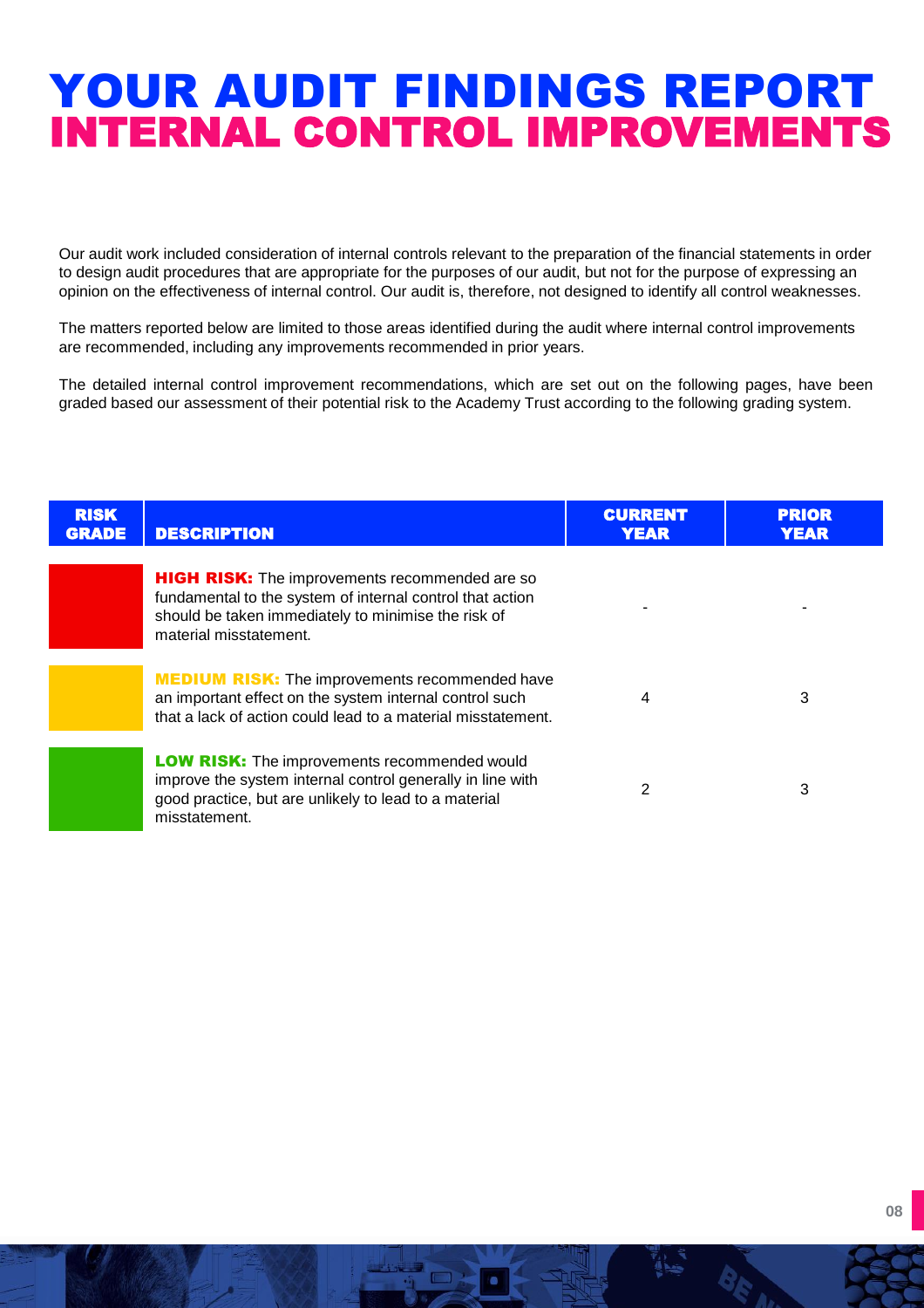### YOUR AUDIT FINDINGS REPORT CURRENT YEAR IMPROVEMENTS

| <b>RISK</b> | <b>CONTROL</b><br><b>WEAKNESS</b>                                                                                                                                            | <b>IMPROVEMENT</b><br><b>RECOMMENDATIONS</b>                                                                                                                                                                                                                             | <b>MANAGEMENT</b><br><b>RESPONSES</b>                                                                                                                                                                                                  |
|-------------|------------------------------------------------------------------------------------------------------------------------------------------------------------------------------|--------------------------------------------------------------------------------------------------------------------------------------------------------------------------------------------------------------------------------------------------------------------------|----------------------------------------------------------------------------------------------------------------------------------------------------------------------------------------------------------------------------------------|
|             | <b>VAT DEBTOR</b><br>VAT 126 returns are not filed on a<br>timely basis.                                                                                                     | This could result in a delay in VAT<br>reclaims from HMRC and hinders<br>cashflow. We recommend that the<br>returns are filed monthly.                                                                                                                                   | Prior to Blue Coat joining the trust,<br>VAT returns were made on a<br>quarterly basis. We will now submit<br>monthly returns.                                                                                                         |
|             | <b>CREDIT CARDS</b><br>It was noted that some samples<br>selected did not have sufficient<br>documentation.                                                                  | In accordance with regularity and<br>accounting standards, sufficient<br>documentation must be kept. This<br>could result in inappropriate<br>expenditure and use of public funds.                                                                                       | Guidance will be issued to all office<br>managers and charge card holders.                                                                                                                                                             |
|             | <b>RELATED PARTIES</b><br>It was noted that not all related party<br>transactions in the year were declared<br>on the ESFA portal.                                           | In accordance with the academy<br>trust's internal processes and section<br>5.34 to 5.58 of the Handbook, trusts<br>must ensure that all related party<br>transactions are declared on the<br>ESFA portal in a timely manner.                                            | Process in place to ensure that<br>related Parties transactions are<br>declared on the ESFA Portal -<br>Dedicated member of the Central<br>Finance Team made responsible for<br>this task.                                             |
|             | <b>CAPITALISE COSTS</b><br>It was identified that the Hearsall<br>playground asset had not originally<br>been capitalised.                                                   | This results in the understatement of<br>fixed assets and overstatement of<br>expenditure. It is recommended that<br>expenditure is reviewed for capital<br>items, particularly large projects, to<br>ensure that assets are correctly<br>capitalised on a timely basis. | To be incorporated into month end<br>process to check for any Capital<br>spend and to ensure that it is correctly<br>coded.                                                                                                            |
|             | <b>CREDIT CARDS</b><br>It was noted that there are 25 credit<br>cards in use within the Trust.                                                                               | We would expect c.1 card per school.<br>This may lead to difficulties with<br>authorisation of school purchases and<br>identification of any personal<br>expenditure.                                                                                                    | This method of payment is being<br>reviewed and the number of Charge<br>cards are being decreased. The<br>growth of the Central Finance function<br>will assist this process.                                                          |
|             | <b>DECLARATION OF</b><br><b>INTERESTS</b><br>It was noted that the declaration of<br>interests disclosed on the Inspire<br>Education Trust website were dated<br>14/06/2019. | In accordance with the academy<br>trust's internal processes and section<br>5.34 to 5.58 of the Handbook, trusts<br>must ensure that up-to-date<br>declaration of business interests have<br>been completed and published on the<br>academy trust's website.             | Process in place to ensure that the<br>declaration of Interest register is<br>reviewed at each meeting and a<br>dedicated member of the Central<br>Finance Team holds the responsibility<br>for ensuring the Website is up to<br>date. |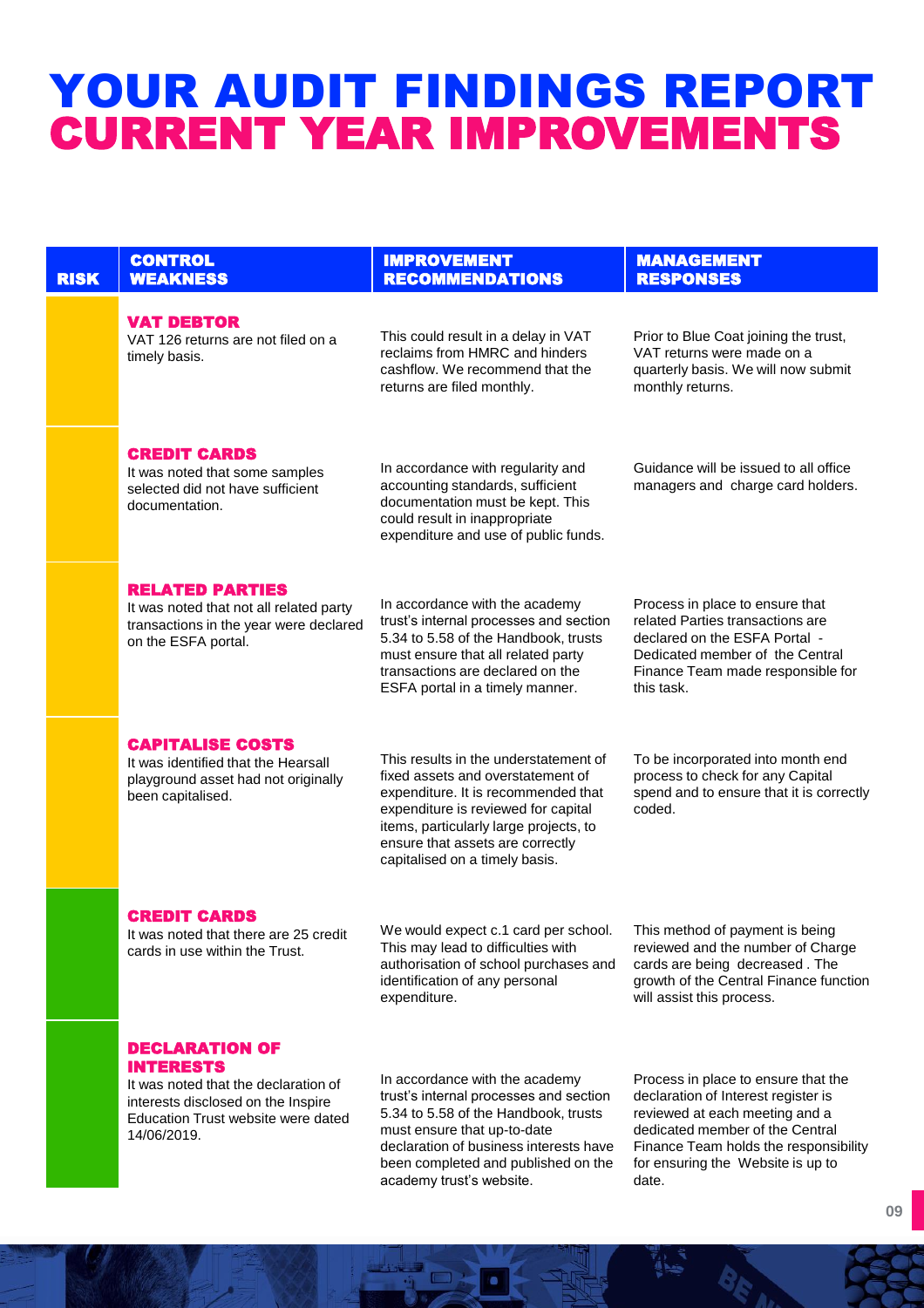### YOUR AUDIT FINDINGS REPORT PRIOR YEAR IMPROVEMENTS

|             | <b>CONTROL</b>                                                                                                                                                                                                                                                                                                                                                   | <b>IMPROVEMENT</b>                                                                                                                                                                                                                                                                                                                                                                 | <b>MANAGEMENT</b>                                                                                                                                                                                 |
|-------------|------------------------------------------------------------------------------------------------------------------------------------------------------------------------------------------------------------------------------------------------------------------------------------------------------------------------------------------------------------------|------------------------------------------------------------------------------------------------------------------------------------------------------------------------------------------------------------------------------------------------------------------------------------------------------------------------------------------------------------------------------------|---------------------------------------------------------------------------------------------------------------------------------------------------------------------------------------------------|
| <b>RISK</b> | <b>WEAKNESS</b>                                                                                                                                                                                                                                                                                                                                                  | <b>RECOMMENDATIONS</b>                                                                                                                                                                                                                                                                                                                                                             | <b>RESPONSES</b>                                                                                                                                                                                  |
|             | <b>FIXED ASSET REGISTER</b><br>The Trust doesn't maintain a fixed<br>asset register that is updated<br>regularly.                                                                                                                                                                                                                                                | There is a risk that capital spend is<br>not properly recorded, there is a<br>requirement under the AFH that a<br>register is maintained.<br>We note that the Trust does have a<br>separate asset management system<br>in place for IT equipment and does<br>monitor DfC income / spend, which<br>provides some comfort over the<br>monitoring of capital funds.                   | The trust feels that it has adequate<br>controls over the fixed assets of the<br>trust but will look to implement during<br>2019-2020 as the MAT becomes<br>larger.<br><b>REMAINS OUTSTANDING</b> |
|             | <b>TRUSTEE APPROVAL</b><br>From our testing on the purchasing of<br>IT equipment we noted that even<br>though the two orders exceeded<br>£10,000 these weren't minuted as<br>being approved by the Finance &<br>Audit Committee, nor was there an<br>audit trail to confirm that the Chair of<br>Finance authorised the order on<br>behalf of the F&A Committee. | There is a risk that unauthorised<br>expenditure takes place.<br>From discussions with the Business<br>Manager (BM) we understand that<br>this expenditure on IT equipment<br>was in line with the Trust's IT<br>Resource Strategy which was<br>discussed verbally with both Chairs,<br>the CEO and BM.                                                                            | Authorisation of transactions will be<br>minuted at meetings in addition to<br>the verbal authorisation received in<br>this instance.<br><b>CLEARED POINT</b>                                     |
|             | <b>CONTRACTS OF</b><br><b>EMPLOYMENT</b><br>During the wages walkthrough we<br>identified that a support staff member<br>employed since 2008 did not have a<br>contract in their personnel file.                                                                                                                                                                 | Failure to issue contracts or obtain<br>signed copies of contracts may result<br>in an employee making a claim<br>against the Trust.<br>We recommend that all employment<br>contracts are signed and retained in<br>order to reduce any negative<br>implications that can arise on a<br>dispute between the employer and<br>the employee due to a lack of formal<br>documentation. | The trust will investigate this as it<br>was an objective for the school to<br>ensure that this was completed.<br><b>CLEARED POINT</b>                                                            |
|             |                                                                                                                                                                                                                                                                                                                                                                  |                                                                                                                                                                                                                                                                                                                                                                                    |                                                                                                                                                                                                   |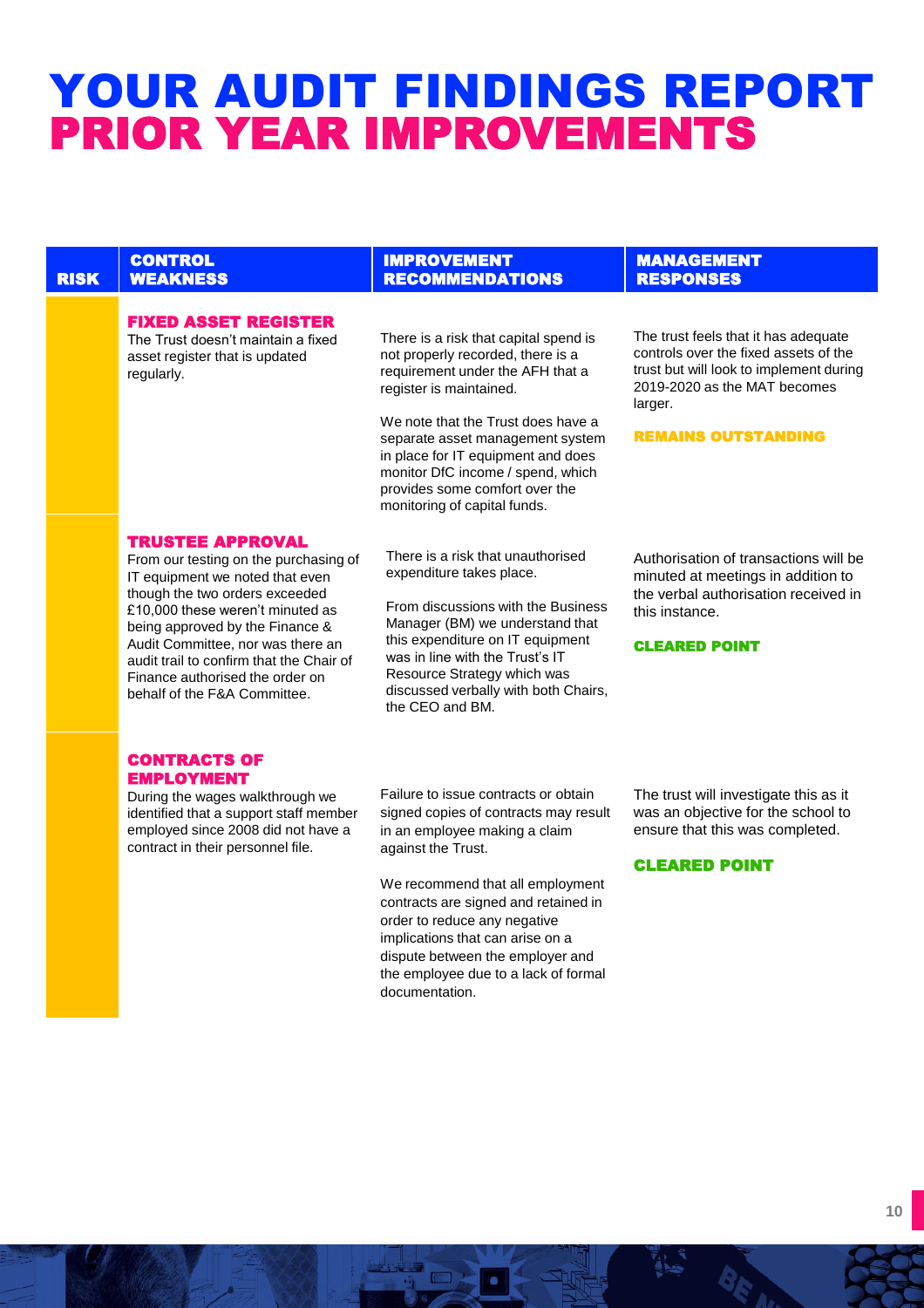### YOUR AUDIT FINDINGS REPORT PRIOR YEAR IMPROVEMENTS

#### RISK **CONTROL WEAKNESS**

IMPROVEMENT RECOMMENDATIONS

policy captures the latest

not disclosed.

The Trust has robust measures in place to identify and record connected /related party

transactions, but should ensure its

requirements, as there is a risk that the Trust could be non-compliant if even small value transactions were

MANAGEMENT RESPONSES

CLEARED POINT

Noted – management will be reviewing all financial policies during 2019-2020 given the increase in MAT size.

#### RELATED PARTY **TRANSACTIONS**

It was noted that the Connected Party Transactions Policy did not make reference to the relatively recent requirement for the Trust to report to the ESFA when an RPT arises, or to consider the need to gain prior approval if the contract amount is £20,000 or more.

#### RELATED PARTY TRANSACTIONS

TENDERING **POLICY** 

Improvement has been made since the previous year in ensuring relevant Trustee interests are captured / updated via Declaration forms. However, it was noted that one Trustee didn't disclose all interests, it was stated that they were a Director at other schools, but the schools weren't specified.

#### Even if the Trust transacted with these unspecified Schools, they would be unlikely to be related / connected party transactions, it is still important to ensure that full disclosure is made to provide transparency, not just over financial reporting, but over the management of conflicts of interest in general.

Noted – management will be reviewing all financial policies during 2019-2020 given the increase in MAT size.

#### CLEARED POINT

The Trust has a low threshold for

requiring a tender exercise to be undertaken. During our testing on purchasing of IT equipment we noted that the combined contract value of goods ordered from a supplier exceeded the £10,000 level, but no formal tendering process was undertaken.

The Trust's finance policy is in place, in relation to procurement to help ensure value for money is achieved.

In relation to two separate orders of £41,186 and £27,262 three comparable quotes were obtained and the cheapest supplier chosen. However, per the Trust's own rules a tender process should have been followed.

We understand that the orders grew as the Schools pooled together to have a combined order, meaning this process was missed.

Noted – management will be reviewing all financial policies during 2019-2020 given the increase in MAT size.

CLEARED POINT

#### **11**